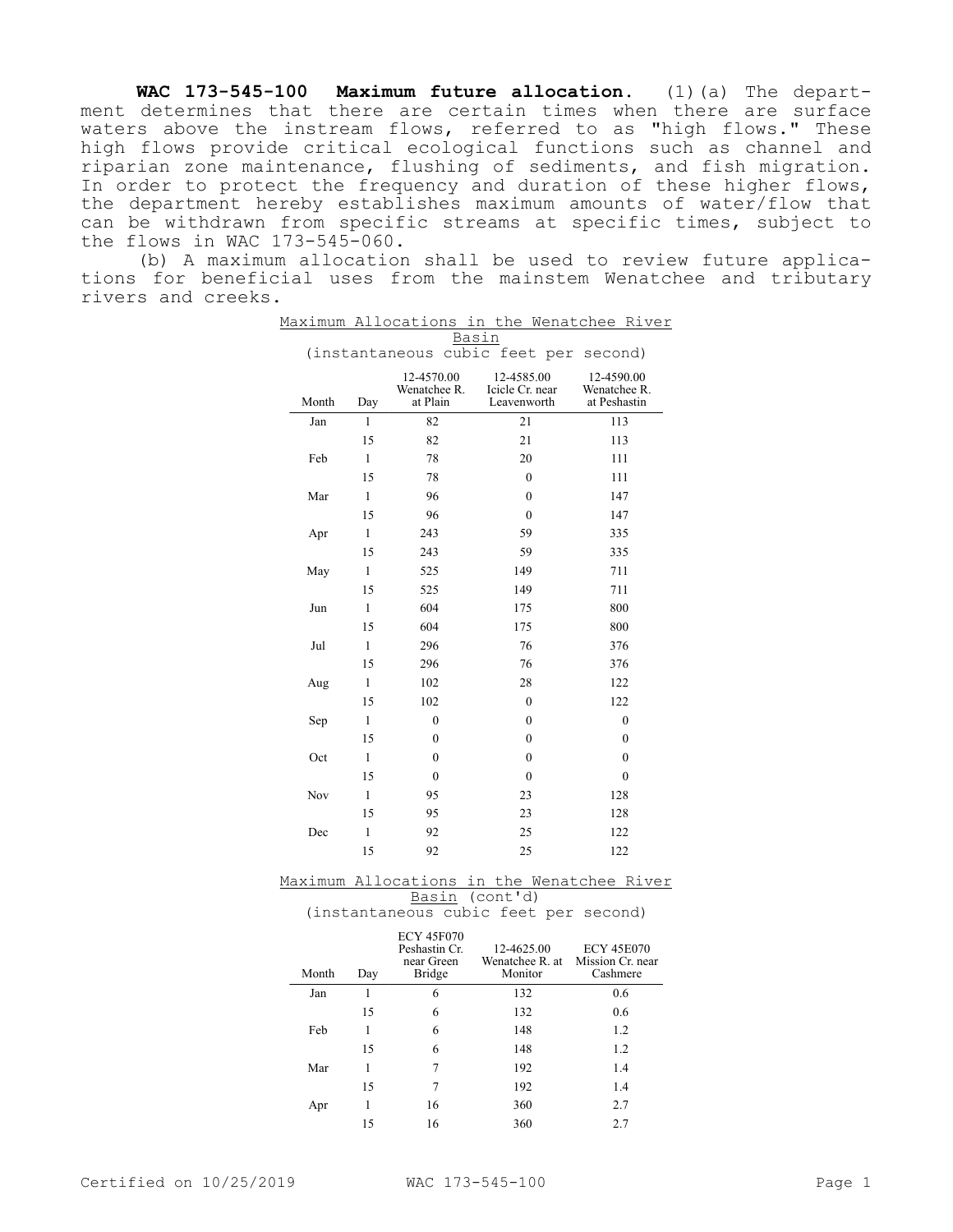|       |              | <b>ECY 45F070</b> |                 |                   |
|-------|--------------|-------------------|-----------------|-------------------|
|       |              | Peshastin Cr.     | 12-4625.00      | <b>ECY 45E070</b> |
|       |              | near Green        | Wenatchee R. at | Mission Cr. near  |
| Month | Day          | Bridge            | Monitor         | Cashmere          |
| May   | 1            | 38                | 710             | 3.1               |
|       | 15           | 38                | 710             | 3.1               |
| Jun   | $\mathbf{1}$ | 44                | 813             | 1.9               |
|       | 15           | 44                | 813             | 1.9               |
| Jul   | $\mathbf{1}$ | 20                | 373             | 0                 |
|       | 15           | 20                | 373             | $\theta$          |
| Aug   | 1            | $\theta$          | 117             | $\theta$          |
|       | 15           | $\theta$          | 117             | 0.3               |
| Sep   | $\mathbf{1}$ | $\theta$          | 72              | $\theta$          |
|       | 15           | $\theta$          | $\theta$        | $\theta$          |
| Oct   | $\mathbf{1}$ | $\theta$          | $\theta$        | $\theta$          |
|       | 15           | $\theta$          | $\theta$        | $\theta$          |
| Nov   | $\mathbf{1}$ | 7                 | 139             | 0.4               |
|       | 15           | 7                 | 139             | 0.4               |
| Dec   | 1            | 7                 | 130             | 0.4               |
|       | 15           | 7                 | 130             | 0.4               |

Maximum Allocations in the Wenatchee River Basin (cont'd)

|       |              | (instantaneous cubic feet per second)     |                                     |
|-------|--------------|-------------------------------------------|-------------------------------------|
| Month | Day          | <b>ECY 45J070</b><br>Nason Cr. near Mouth | 12-4565.00<br>Chiwawa R. near Plain |
| Jan   | $\mathbf{1}$ | 13                                        | 12                                  |
|       | 15           | 13                                        | 12                                  |
| Feb   | $\mathbf{1}$ | 12                                        | 12                                  |
|       | 15           | 12                                        | $\mathbf{0}$                        |
| Mar   | $\mathbf{1}$ | 15                                        | $\mathbf{0}$                        |
|       | 15           | 15                                        | 16                                  |
| Apr   | $\mathbf{1}$ | 44                                        | 58                                  |
|       | 15           | 44                                        | 58                                  |
| May   | $\mathbf{1}$ | 99                                        | 139                                 |
|       | 15           | 99                                        | 139                                 |
| Jun   | $\mathbf{1}$ | 114                                       | 147                                 |
|       | 15           | 114                                       | 147                                 |
| Jul   | $\mathbf{1}$ | 54                                        | 71                                  |
|       | 15           | 54                                        | 71                                  |
| Aug   | $\mathbf{1}$ | 17                                        | 24                                  |
|       | 15           | 17                                        | $\mathbf{0}$                        |
| Sep   | $\mathbf{1}$ | $\mathbf{0}$                              | $\mathbf{0}$                        |
|       | 15           | $\mathbf{0}$                              | $\mathbf{0}$                        |
| Oct   | $\mathbf{1}$ | $\mathbf{0}$                              | $\mathbf{0}$                        |
|       | 15           | $\mathbf{0}$                              | $\mathbf{0}$                        |
| Nov   | $\mathbf{1}$ | 15                                        | 16                                  |
|       | 15           | 15                                        | 16                                  |
| Dec   | $\mathbf{1}$ | 15                                        | 16                                  |
|       | 15           | 15                                        | 16                                  |

(2) The designation of a maximum allocation limit does not constitute a determination by the department that a permit to appropriate public waters will be issued. RCW 90.03.290 and 90.44.060 require that a permit can be issued only upon a determination that: Water is available; the use will not impair existing rights; water will be applied to a beneficial use; and the use is not detrimental to the public interest. Establishment of a water right within the limit of the alloca